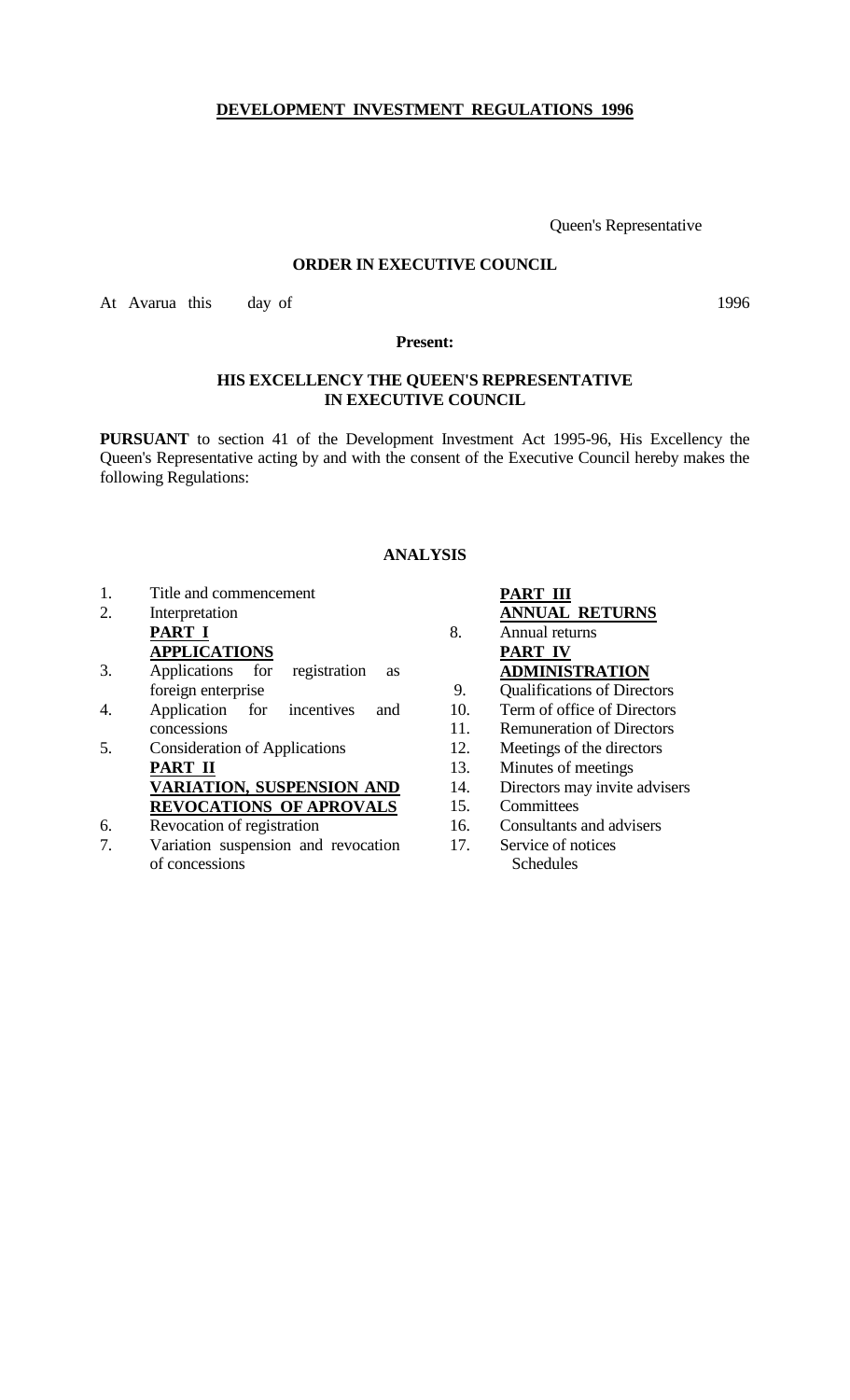1. Title and commencement - (1) These Regulations may be cited as the Development Investment Regulations 1996.

(2) These Regulations shall come into force on the day of 1996.

#### **2 Development Investment Regulations 1996**

- 2. Interpretation In these Regulations
	- (a) "Act" means the Development Investment Act 1995-96;
	- (b) expressions used in these regulations shall, unless the contrary intention appears, have the same meanings as in the Act.

### **PART I APPLICATIONS**

3. Applications for registration as foreign enterprise - Every application to the Board for registration as a foreign enterprise shall contain the following information -

- (a) the nature of the enterprise, and the product or service to be provided, in sufficient detail to present a clear description of the proposed activity;
- (b) the market potential for the product or service;
- (c) any distinctive features of the activity including innovations, new processes or product, new skills and technology;
- (d) the legal and beneficial shareholding and the names and addresses and passport numbers of all the legal and beneficial shareholders of the enterprise together with the same details of directors, key management and expatriate personnel;
- (e) the source of financing of the enterprise;
- (f) the locality of the enterprise and the title to the site held or expected to be obtained;
- (g) the number of persons to be employed including numbers of expatriate personnel, and the provision for the training of Cook Islanders where expatriate personnel are initially to be employed;
- (h) the nature and source of raw materials and other inputs to be used differentiating between local and imported items;
- (i) details of proposed capital expenditure;
- (j) the dates on which the enterprise will commence its establishment and on which it will commence business in the Cook Islands;
- (k) a financial forecast of the enterprise or activity for up to 10 years which highlights, wherever it is applicable, the following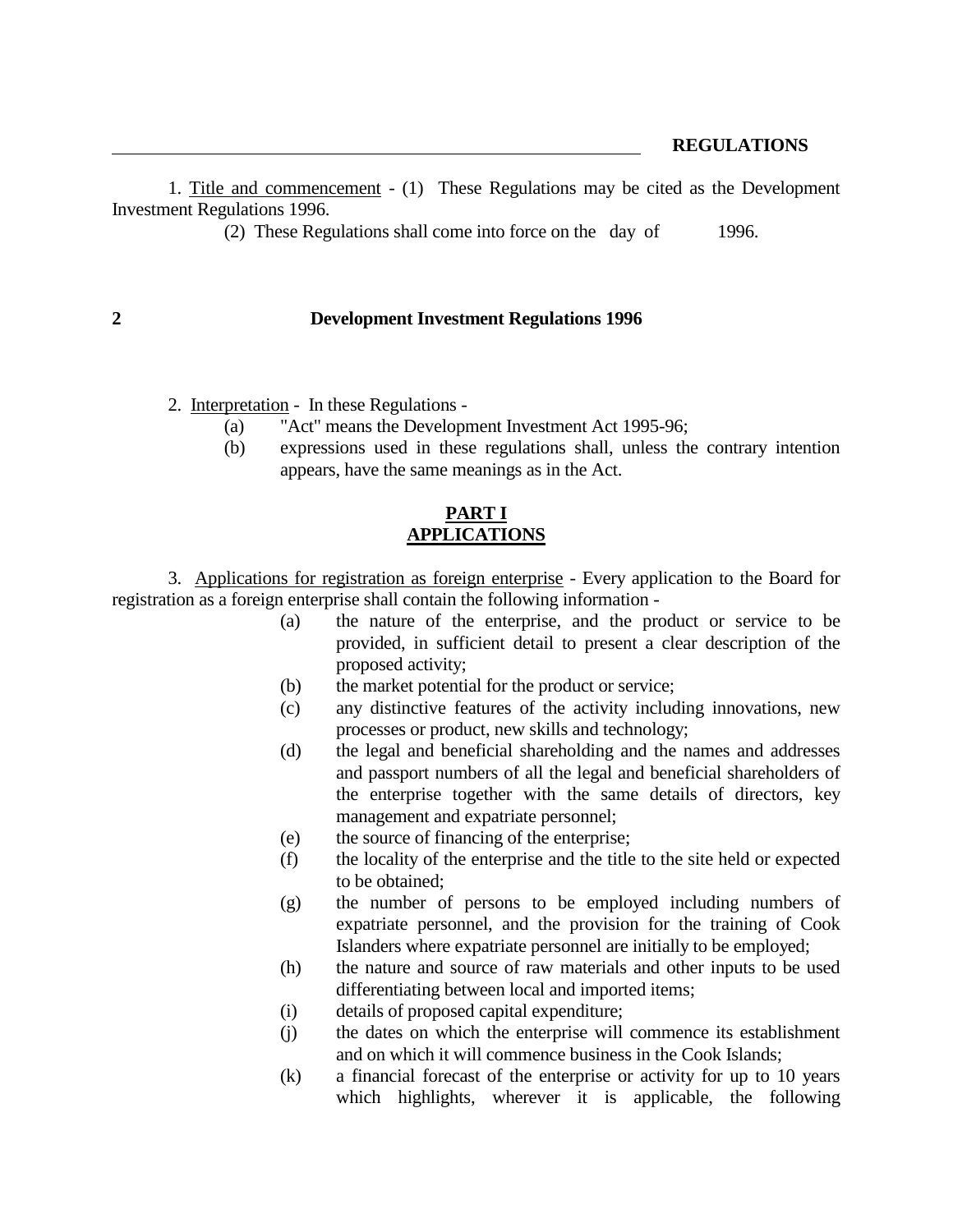information:

- (i) capital investment and borrowing from overseas and within the Cook Islands;
- (ii) anticipated export earnings;
- (iii) the value to the Cook Islands by way of import substitution;
- (iv) taxes and revenues expected to be generated for the Cook Islands;
- (v) cost of capital goods and items to be imported, including other foreign costs to be incurred in the establishment of the project;
- (vi) the foreign component of operating costs attributable to the direct importation of materials and supplies;

#### **Development Investment Regulations 1996 3**

- (vii) debt servicing on any foreign loans or debts;
- (viii) cost of any expatriate labour employed;
- (ix) profit accruals (dividends or undistributed profits) due to any foreign person, and shall be accompanied by the fee set out in the First Schedule.

4. Application for incentives and concessions - Every application to the Board for the grant of incentives or concessions, shall, unless it has at the same time been provided in connection with an application for registration of the applicant as a foreign enterprise, contain the following -

- (a) the nature of the enterprise, and the product or service to be provided, in sufficient detail to present a clear description of the proposed activity;
- (b) the market potential for the product or service;
- (c) any distinctive features of the activity, including innovations, new processes or product, new skills and technology;
- (d) the legal and beneficial shareholding and the names and addresses of all the legal and beneficial shareholders of the enterprise together with the same details of directors, key management and expatriate personnel;
- (e) the source of financing of the enterprise;
- (f) the locality of the enterprise and the title to the site held or expected to be obtained;
- (g) the number of persons to be employed including details of expatriate personnel and the justification for the same, and the provision for the training of Cook Islanders where expatriate personnel are initially to be employed;
- (h) the nature and source of raw materials and other inputs to be used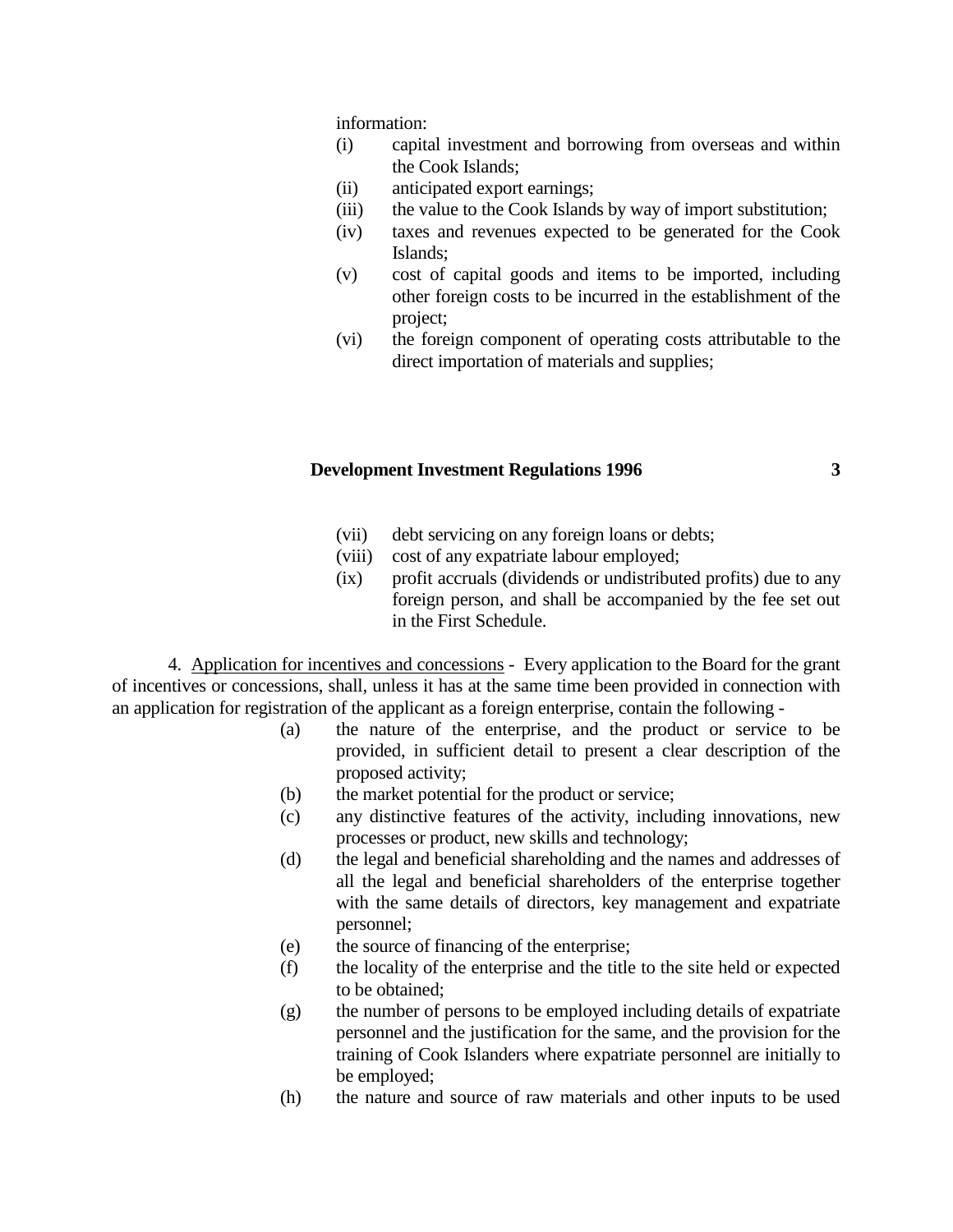differentiating between local and imported items;

- (i) details of proposed capital expenditure;
- (j) the dates on which the enterprise will commence its establishment and on which it will commence business in the Cook Islands;
- (k) a financial forecast of the enterprise or activity for up to 10 years which highlights, wherever it is applicable, the following information:
	- (i) capital investment and borrowing from overseas and within the Cook Islands;
	- (ii) export earnings;
	- (iii) the value to the Cook Islands by way of import substitution;
	- (iv) taxes and revenues expected to be generated for the Cook Islands;
	- (v) cost of capital goods and items to be imported, including other foreign costs to be incurred in the establishment of the project;
	- (vi) the foreign component of operating costs attributable to the direct importation of materials and supplies;
	- (vii) debt servicing on any foreign loans or debts;
	- (viii) cost of any expatriate labour employed;
	- (ix) profit accruals (dividends or undistributed profits) due to any foreign person, and shall be accompanied by the fee set out in the First Schedule.

#### **4 Development Investment Regulations 1996**

5. Consideration of Applications - The Directors shall consider every application made to the Board pursuant to the Act and after giving due consideration thereto in accordance with its functions and taking into account the criteria set out in the Act and in the Investment Code and may either -

- (a) approve the application with or without such terms and conditions as the board may in its discretion impose; or
- (b) decline the application.
- (6) The board may adjourn any application from time to time.

(7) Every approval granted pursuant to this section shall lapse and be of no effect if the foreign enterprise to whom the approval has been granted in respect of an activity has not commenced carrying on business in that activity within one year or such extended time as the Directors may allow.

(8) Every person who for the purpose of obtaining for himself or any other person registration of an enterprise or any activity pursuant to this Act, makes a false or misleading statement in any material particular or supplies any false or misleading information in any material particular commits an offence and shall be liable on conviction to a fine not exceeding \$5,000.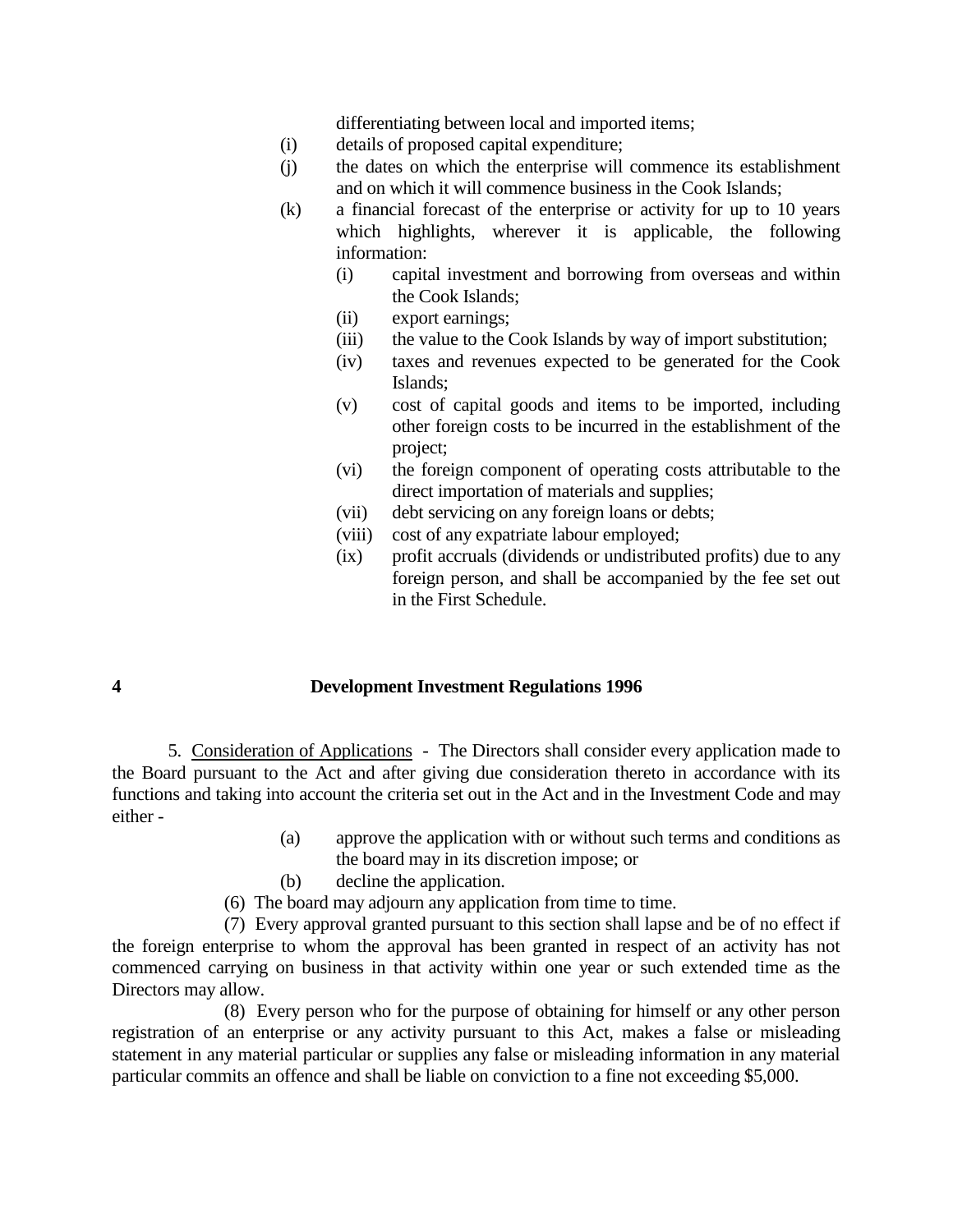## **PART II VARIATION, SUSPENSION AND REVOCATION OF APPROVALS**

6. Revocation of registration - (1) Where a foreign enterprise has -

- (a) contravened any law of the Cook Islands (including the Act and these Regulations); or
- (b) failed to comply with any term or condition of its registration as a foreign enterprise,

and the Directors, having regard to the nature of the contravention or failure as the case may be, consider that it is undesirable that the enterprise should continue to be registered under this Act, or registered in respect of a particular activity, the directors shall notify the foreign enterprise of their opinion and of their reasons for such opinion, and shall invite the foreign enterprise to make representations within a period specified by the directors, being in any event not less than 21 days, as to why registration of the

enterprise as a foreign enterprise under the Act should not be revoked, either wholly or in respect of any particular activity.

(2) Upon receipt of any representations made under subclause (1), and after due consideration of those representations or, on expiry of the specified period if no such representations are made, the Directors may revoke the registration of the foreign enterprise either -

(a) wholly; or

(b) in respect of any particular activity.

(3) Where the registration of a foreign enterprise is revoked pursuant to subsection (2), either wholly or in respect of any particular activity, the Directors shall give notice to the Minister and to the foreign enterprise of their decision and of the reasons for such decision.

(4) The revocation of the registration of a foreign enterprise pursuant to subclause (2) shall not in any way affect any liability of that foreign enterprise to its creditors or to any person interested in the affairs of the foreign enterprise, or the rights of such creditors or persons, whether or not the liability or right shall have arisen before or after the date that the revocation shall take effect.

## **Development Investment Regulations 1996 5**

7. Variation suspension and revocation of concessions - (1) Where the Directors are of the opinion that a foreign enterprise has contravened or failed to comply with any term or condition of the granting to it of any incentive or concession and the Directors, after due enquiry and having regard to the nature of the contravention or failure as the case may be, considers that it is undesirable that the enterprise or any activity carried on by it should continue to receive any incentive or concession, the Directors shall notify the enterprise of its opinion and of the reasons for such opinion, and shall invite the enterprise to make representations within a period specified by the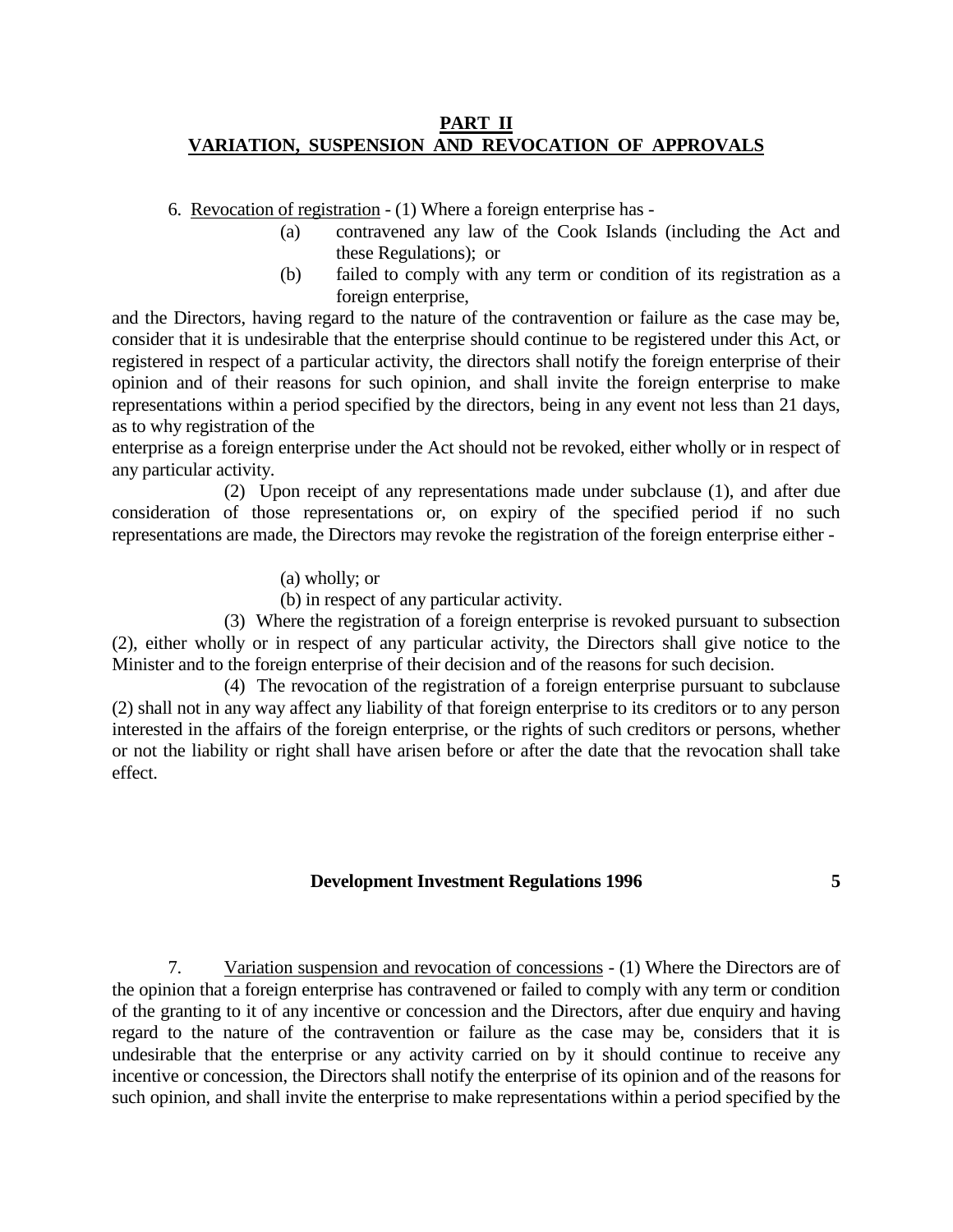Directors, being in any event not less than 21 days, as to why the grant to the enterprise of any incentive or concession should not be revoked.

(2) On receipt of any representations made under subsection (1), and after due consideration of those representations or, upon the expiry of the specified period if no such representations are made, the Directors may revoke the grant to the enterprise of any incentive or concession.

(3) Where the directors revoke any grant to the enterprise under subclause (2), the Directors shall give notice in writing to the Minister and to the enterprise of its decision and of the reasons for such decision.

#### **PART III ANNUAL RETURNS**

8. Annual returns - The annual return required by section 34 of the Act shall -

- (a) be filed with the Board not later than the 30th June in every year; and
	- (b) set out in writing the following information
		- (i) the name of the enterprise;
		- (ii) the address of the registered office and principal place of business of the enterprise;
		- (iii) the activities of the enterprise;
		- (iv) the names and addresses of its directors, chief executive officer, secretary, accountant and auditor or the persons carrying out these functions;
		- (v) details of its shareholding together with changes therein since the last 30th June with respect to -
		- (vi) authorised, issued and paid-up shares; and
		- (vii) shareholders showing the number, class, nominal and paidup shares held by each shareholder or on behalf of a beneficiary,

provided that where the enterprise has not divided its capital into shares, the information shall relate to any beneficial interest in the capital and profits of the enterprise held by or on behalf of a person or beneficial owner.

- (viii) the activities being carried on in the Cook Islands by the enterprise;
- (ix) evidence of compliance with any conditions imposed;
- (x) details of incentives concessions and benefits granted to the enterprise.

#### **6 Development Investment Regulations 1996**

### **PART IV ADMINISTRATION**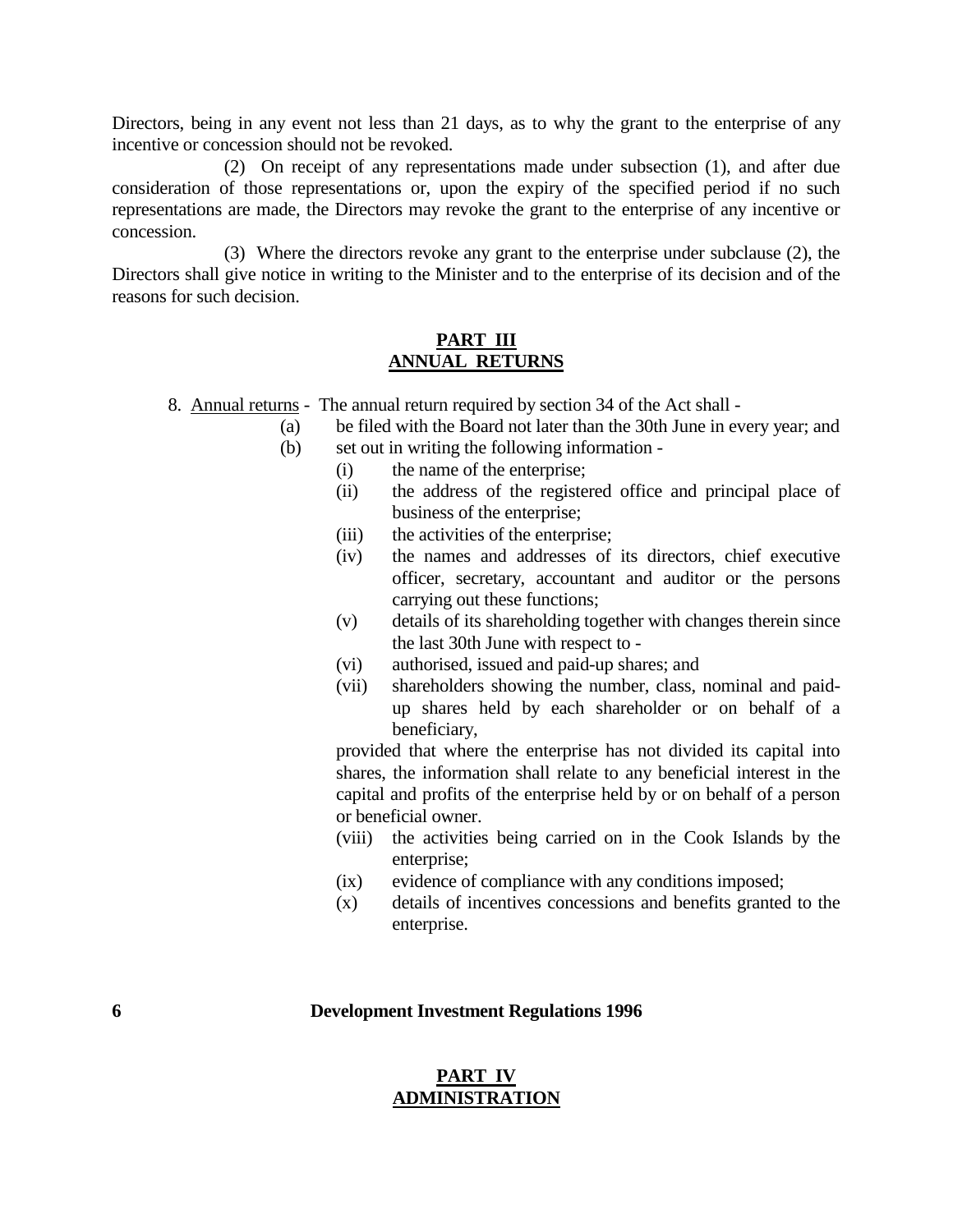9. Qualifications of Directors - No person shall be appointed as a Director of the Board unless that person has had not less than 3 years experience in either the private sector or the public sector.

10. Term of office of Directors - (1) Every Director shall hold office for a term of 2 years but may from time to time be re-appointed.

(2) Notwithstanding subclause (1), a Director may be removed by the Minister for incompetence, disability, neglect of duty bankruptcy or misconduct proved to the satisfaction of the Minister, or may resign by written notice to the Minister.

(3) Notwithstanding subclause (1), a Director whose term of office has expired by reason of time shall continue to hold office until his successor is appointed.

11. Remuneration of Directors - (1) The Directors shall receive the remuneration set out in the Second Schedule to these Regulations.

(2) Every Director shall, in addition to the remuneration set out in the Second Schedule, be entitled to reasonable and actual out of pocket expenses incurred in connection with his function as a Director.

12. Meetings of the directors - (1) The chairperson shall convene meetings of the directors whenever the chairman or not less than two other directors or the Minister deem it necessary to do so.

(2) Notice of every meeting shall be given to every director for the time being present in the Cook Islands.

(3) At all meetings of directors the quorum necessary to transact business shall be not less than half the directors for the time being holding office.

(4) The chairperson shall preside at all meetings of the directors at which he or she is present, and if the chairperson is not present, the directors present shall elect one of their number to be chairperson at that meeting.

(5) All questions arising at a meeting of the directors shall be decided by a majority of the valid votes recorded thereon, and in the event of an equality of votes, the chairperson shall have a casting as well as a deliberative vote.

(6) Subject to this Act and any regulations made thereunder, the directors may regulate its procedure in such manner as they think fit.

(7) The chief executive of the Board shall attend every meeting of the directors unless excused by the directors.

13. Minutes of meetings - (1) The directors shall cause minutes to be kept of all their proceedings and decisions.

(2) The minutes shall be signed by the chairperson of that meeting, at the next succeeding meeting.

(3) A copy of the minutes of every meeting shall be furnished to every director.

14. Directors may invite advisers - The Directors may, if it considers it appropriate, invite persons who are not Directors to attend a meeting of the Directors for the purpose of providing advice, or information which is likely to assist the Board in the exercise of any of its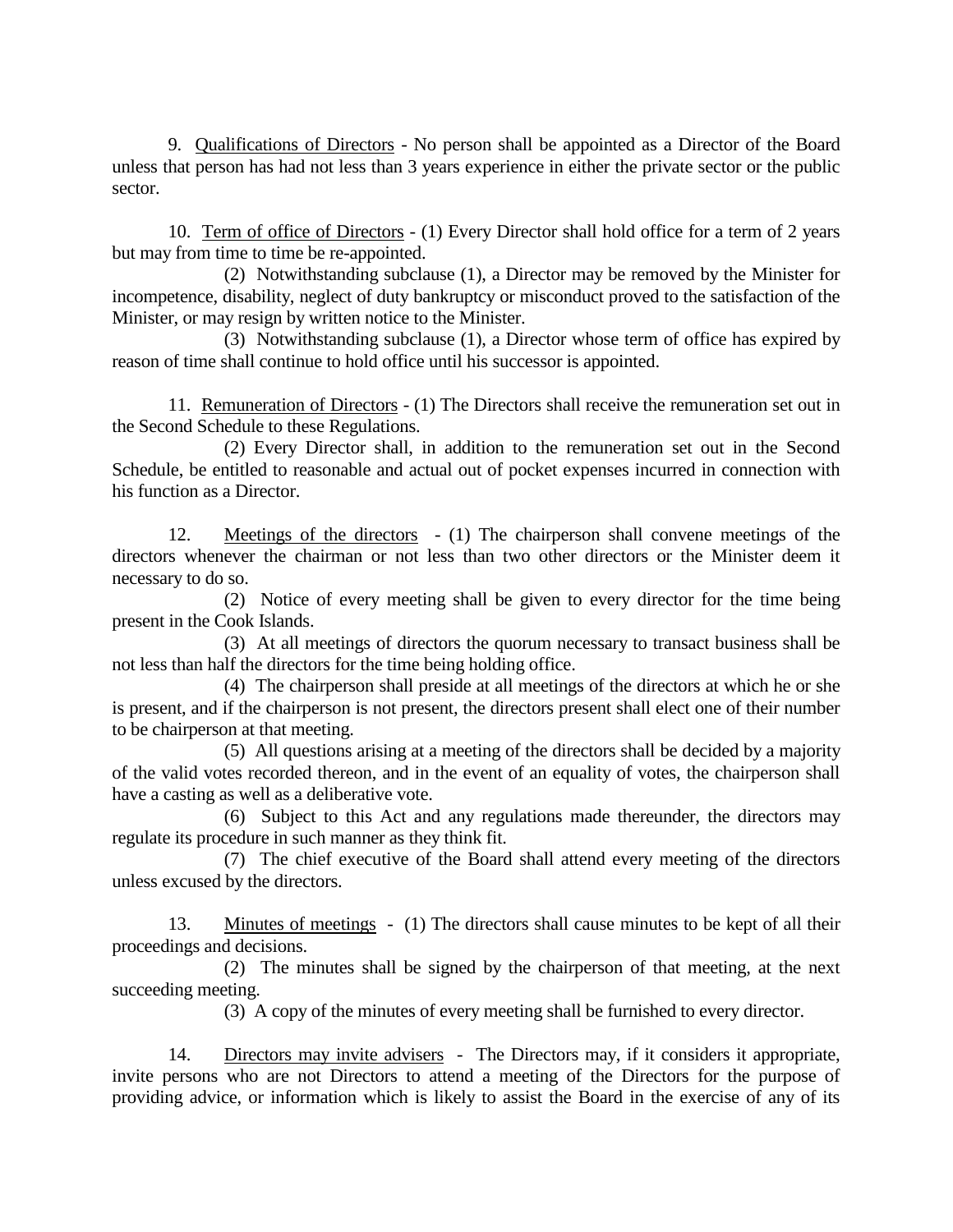functions.

#### **Development Investment Regulations 1996 7**

15. Committees - The Directors may from time to time establish committees, the membership of which may consist of such persons, whether Directors or employees of the Board or otherwise, as the Board considers are likely to assist the board in the exercise of its functions. The quorum of every such committee shall be fixed by the Directors.

16. Consultants and advisers - The Directors may by resolution engage consultants and advisers on terms and conditions approved by the Directors when the Directors are satisfied that such consultants and advisers have knowledge and experience which will assist the Board in the attainment of its objects or in the carrying out of its functions.

17. Service of notices - For the purposes of this Act, any notice to be given by the Board shall be deemed to have been served if delivered or sent by or on behalf of the Board by personal delivery, mail or facsimile to -

- (a) the last known place of business in the Cook Islands of the enterprise; or
- (b) the last known place of business or residence in the Cook Islands of any person who is an officer member or shareholder of the enterprise; or
- (c) where the business or person is represented by a barrister, solicitor accountant or agent in the Cook Islands, to such barrister, solicitor accountant or agent.

### **Clerk of the Executive Council**

These Regulations are administered by the Development Investment Board

### **BY AUTHORITY:**

Cook Islands Government - 1996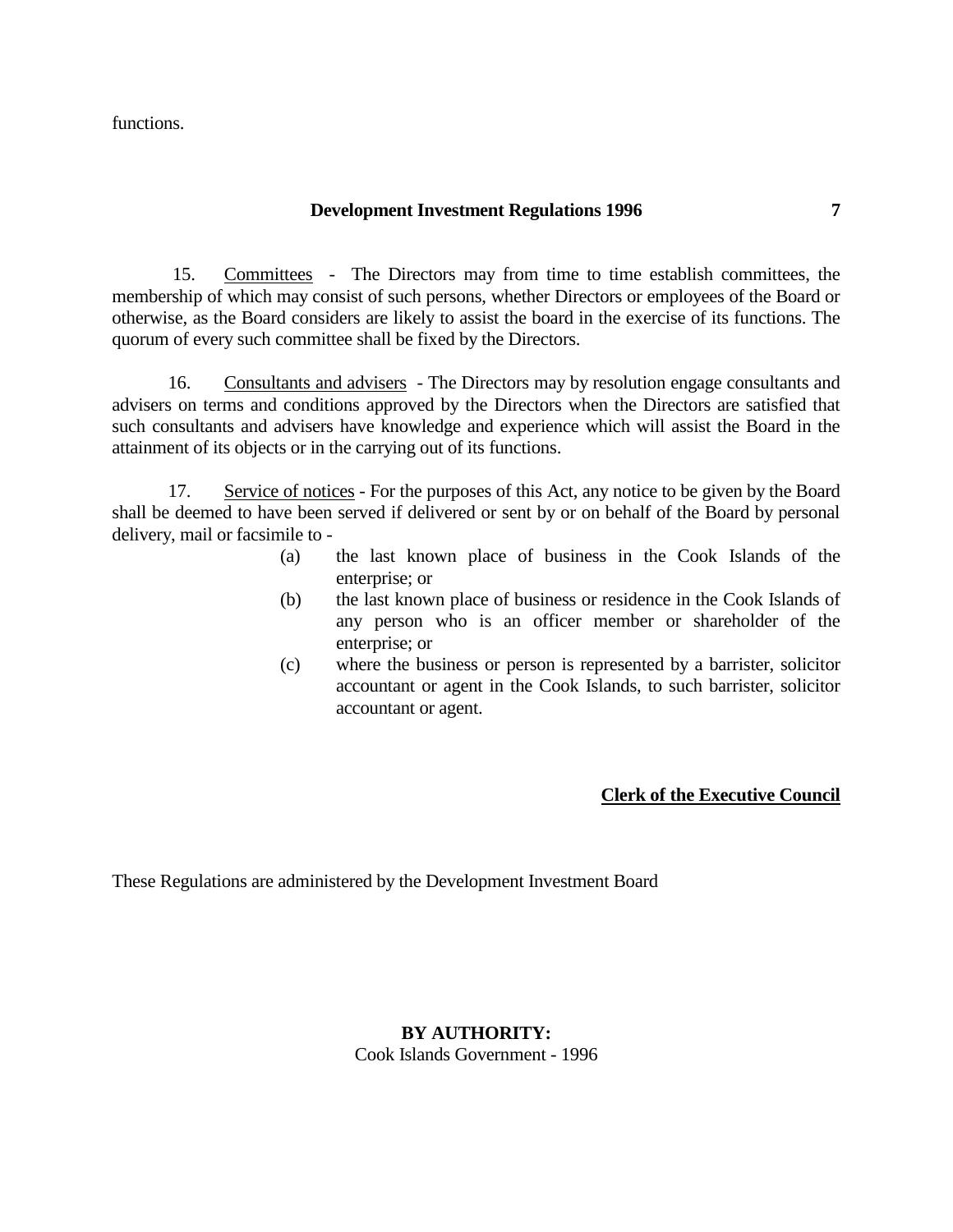## **FIRST SCHEDULE**

(Application Fees)

| Application for registration as a foreign enterprise | $\sim$ | \$100.00 |
|------------------------------------------------------|--------|----------|
| Application for incentives and concessions           |        | \$100.00 |
| Every other application                              |        | \$100.00 |

# **SECOND SCHEDULE**

(Remuneration of Directors)

| Chairperson per meeting     |                          | \$150.00 |
|-----------------------------|--------------------------|----------|
| Other Directors per meeting | $\overline{\phantom{a}}$ | \$100.00 |

## **Development Investment Regulations 1996 9**

# **THIRD SCHEDULE (Investment incentives and concessions)**

A schedule of incentives and concessions to encourage the establishment of trade, investment and business.

## 1. **Tariff Protection**

Import duty may be increased by an amount on a class of commodity presently or proposed to be produced or supplied by an enterprise to protect an approved activity where:

- (i) The activity is import substituting; and
- (ii) The protection is essential for the initial survival of the approved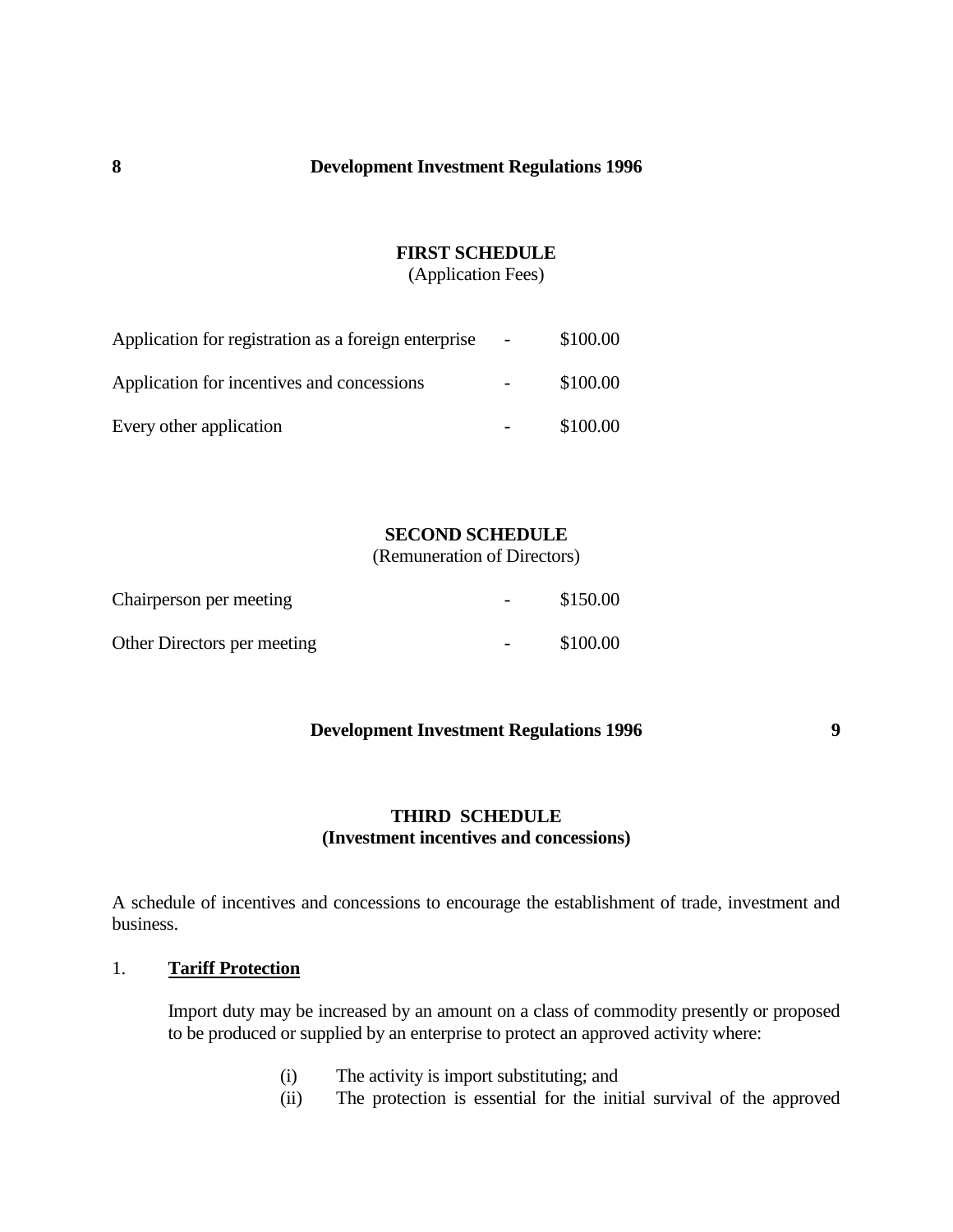activity; or

(iii) There is threat of excessive or unreasonable trade competition by a foreign exporter into the Cook Islands of such a commodity.

## 2. **Import Duty Concessions**

(a) Capital items

Partial or full exemption from import duty may be granted to an enterprise on the importation, or refund of duty granted to an enterprise on plant, equipment, machinery or construction materials used or to be used in an approved activity, provided:

- (i) Where the establishment of a project extends over several years, the concession or exemption granted under this provision shall not extend for more than two years;
- (ii) In the case of an existing or established enterprise, the replacement of capital items due to normal wear and tear or other causes together with consumable stocks shall not qualify for exemption from duty.

## (b) Raw Materials

Partial or full exemption from import duty may be granted to an enterprise in respect of any essential raw or processed materials used directly in any production or manufacturing process in an approved activity which is import substituting or export generating for any specified period of time not exceeding 5 years; Provided however the Board may in its discretion extend such concession for one further period of 5 years.

# **10 Development Investment Regulations 1996**

### 3. **Tax Incentives**

### (a) Tax concessions

Where any new or existing enterprise establishes a new activity in the Cook Islands, or where an activity already existing in the Cook Islands is materially expanded by any new or existing enterprise, and the Board is satisfied that such establishment or expansion (as the case may be) will contribute substantially to the economic development of the Cook Islands, the Board may grant to that enterprise such concessions in respect of taxation on the income derived from that activity as the Board in its discretion thinks fit.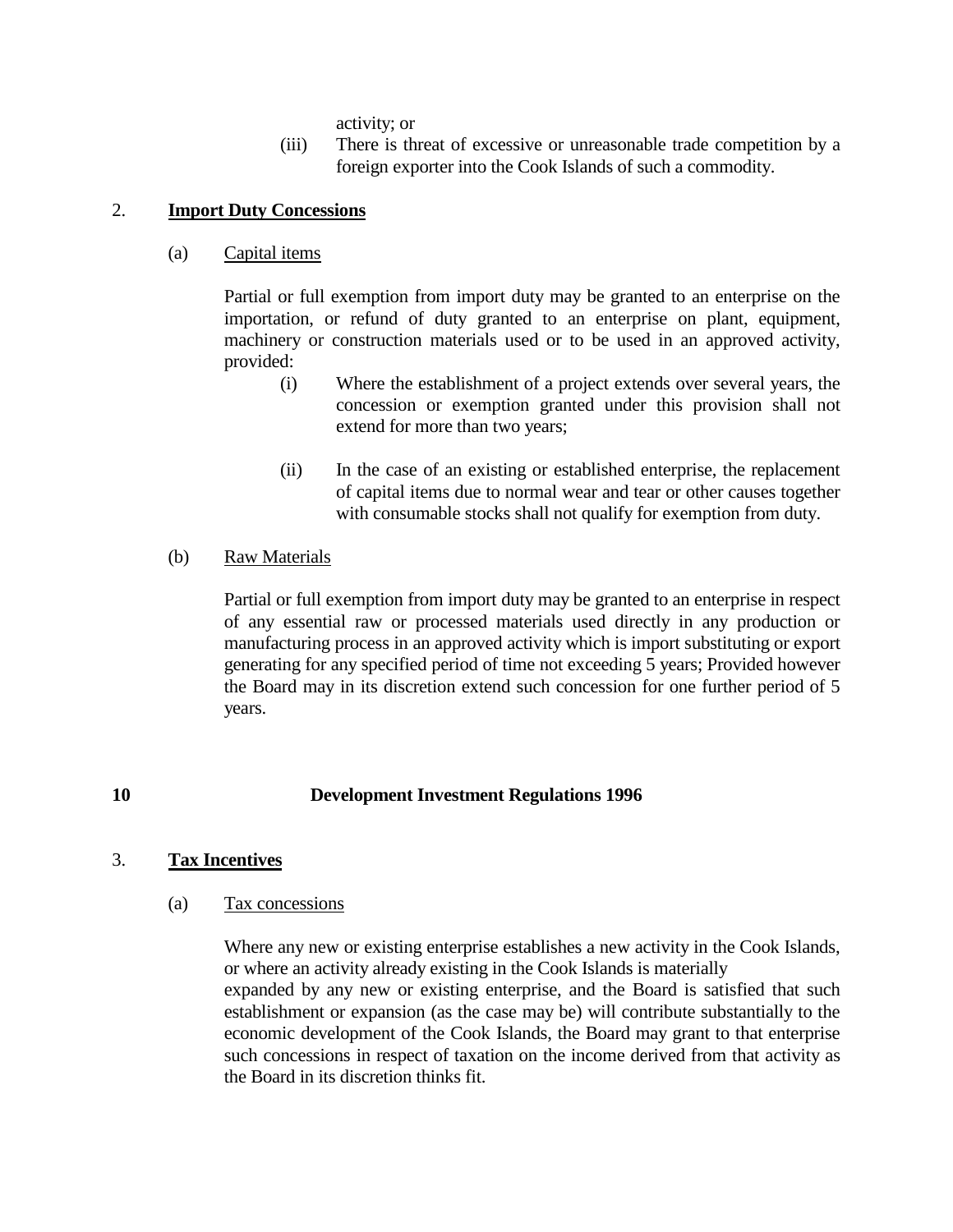A concession granted by the Board may take the form of a partial or full tax concession and may be granted for any period not exceeding five years to an enterprise engaged in an approved activity.

- (b) Recruitment of skilled Cook Islanders domiciled overseas
- (1) 200 percent of the allowable expenditures and costs on the recruitment of an employee who is a Cook Islander ordinarily domiciled overseas may be granted to any enterprise as a deduction against the taxable income of the enterprise in the year it is incurred, provided the enterprise satisfies the Board that:
	- (i) The person possesses the skill and expertise for the job or position designated; and
	- (ii) The person will be employed by the enterprise; and
	- (ii) The person intends to reside permanently in the Cook Islands.
- (2) The allowable expenditures and costs in each instance shall include:
	- (i) One-way fares for the person, spouse and any children under 15 years of age;
	- (ii) The cost of freight (to a maximum of \$5000) of personal effects;
	- (iii) Establishment and re-location costs of up to \$5,000.
- (c) Counterpart training
- (1) Where an enterprise employing an employee other than a Cook Islander, or an expatriate designates a Cook Islander to be trained to replace the expatriate employee in that position or job, up to 200 percent of the direct cost of training incurred during each year may be claimed against the taxable income of the enterprise over the first three years of training.
- (2) The allowance training costs shall include:
	- (i) In the case of overseas training tuition fees, costs of materials directly associated with the course, fares of the trainee, salary or bursary paid to the trainee during the period of training, provided however that the enterprise first satisfies the Board that the training cannot be adequately carried out in the Cook Islands; or

# **Development Investment Regulations 1996 11**

(ii) In the case of local training - tuition fees, costs of materials directly associated with the course, and where on-the-job training is provided by an expatriate, the portion of the salary of the expatriate directly related to the on-the-job training;